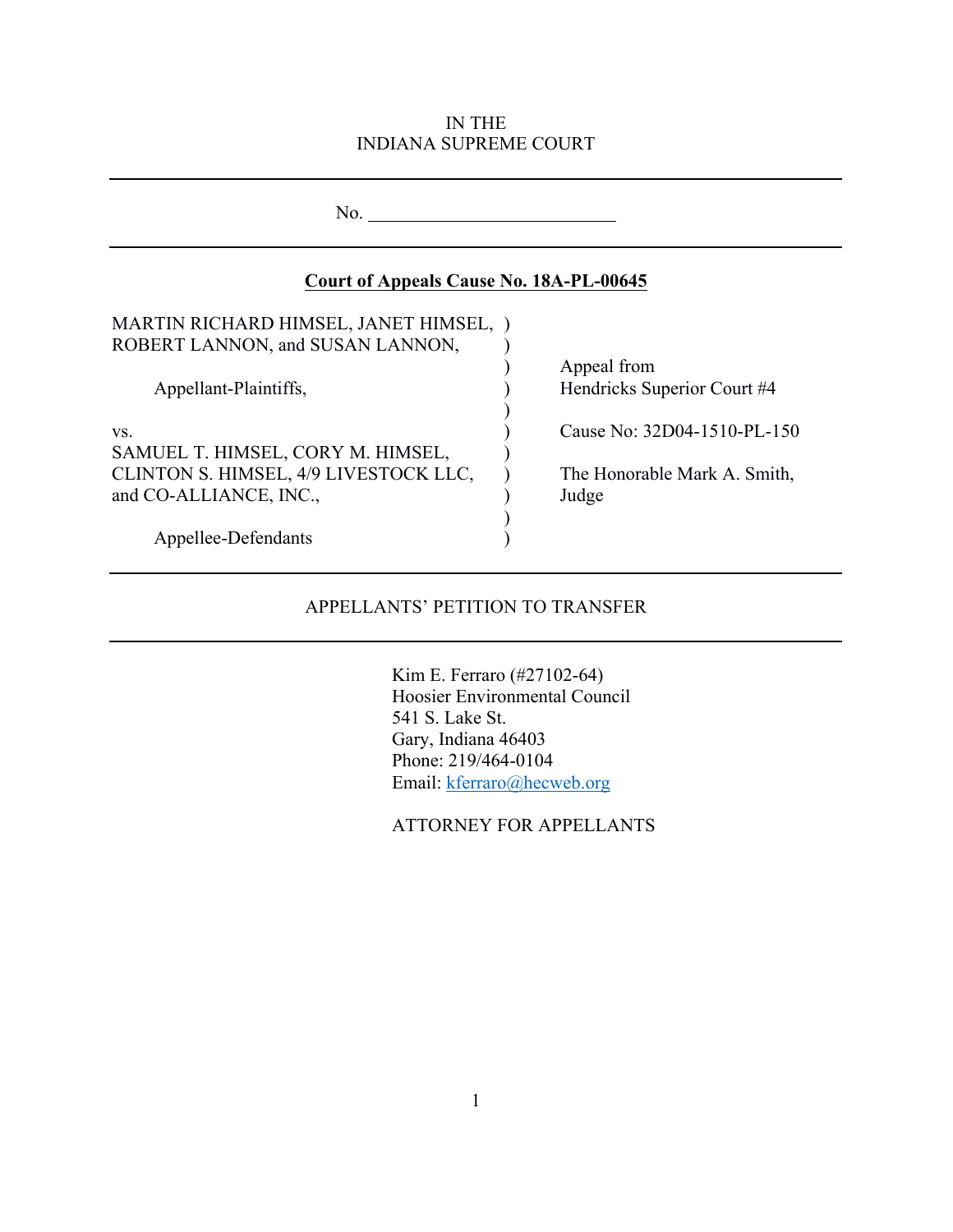# **QUESTIONS PRESENTED ON TRANSFER**

- A. Is the Indiana Court of Appeals' interpretation of Indiana's Right to Farm Act, Ind. Code § 32-30-6-9 ("RTFA"), contrary to its plain language and intended scope?
- B. Did the Indiana Court of Appeals fail to follow Indiana's summary judgment standard?
- C. Is the Indiana Court of Appeals' RTFA interpretation unconstitutional as applied to the facts of this case?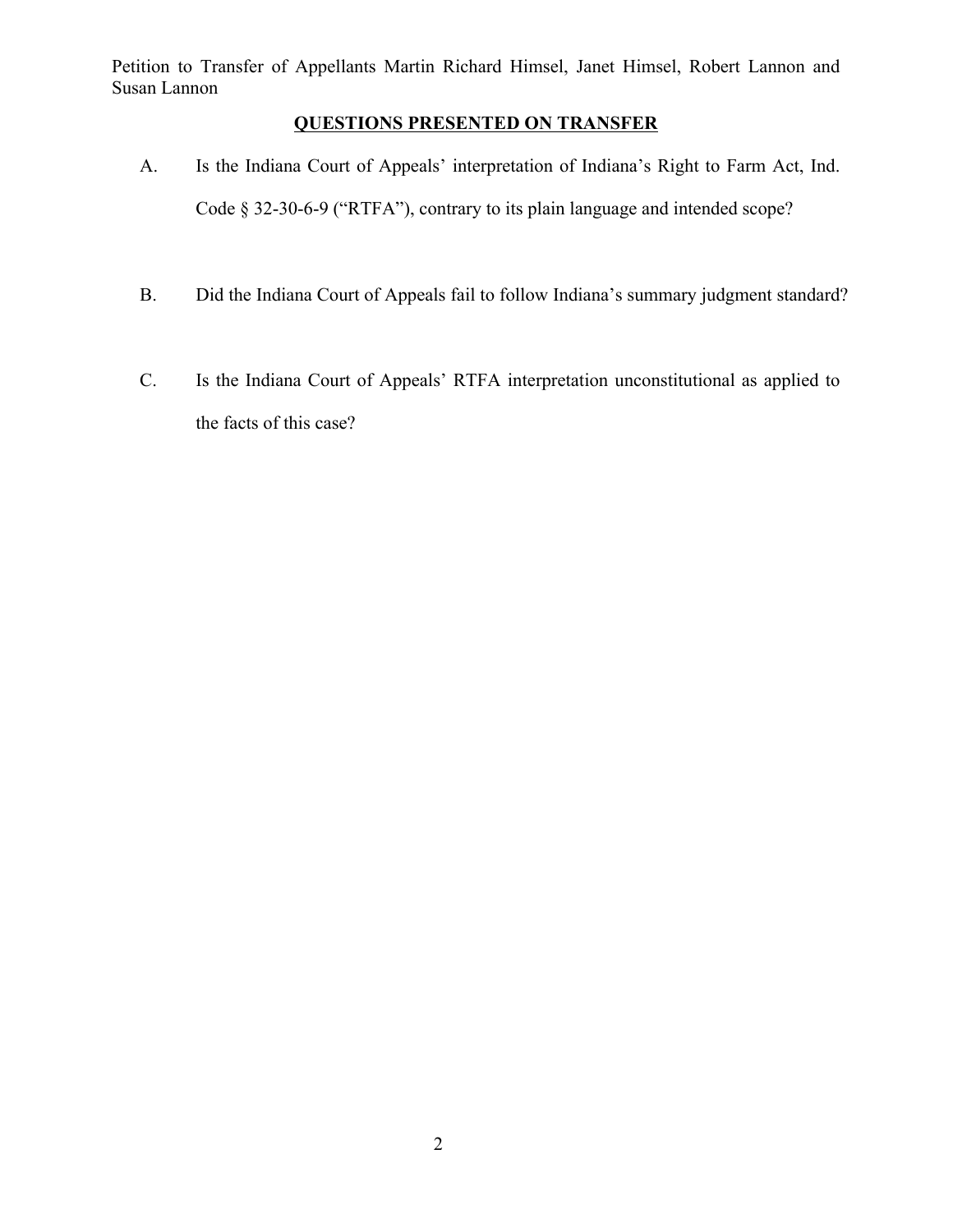# **TABLE OF CONTENTS**

| TABLE OF CONTENTS                                                                                                                                                             |                          |
|-------------------------------------------------------------------------------------------------------------------------------------------------------------------------------|--------------------------|
| <b>BACKGROUND AND PRIOR TREATMENT OF ISSUES ON TRANSFER  4</b>                                                                                                                |                          |
| <b>ARGUMENT.</b><br>П.                                                                                                                                                        |                          |
| A. The Court of Appeals has so significantly departed from accepted law and practice,<br>and has sanctioned such a departure by the trial court as to warrant the exercise of |                          |
|                                                                                                                                                                               | $\overline{\mathcal{L}}$ |
| The RTFA Does Not Immunize Agricultural Operations From Negligence and Trespass<br>1.                                                                                         |                          |
| Liability                                                                                                                                                                     |                          |
| The RTFA Does Not Require a Plaintiff to Exhaust Administrative Remedies 8<br>2.                                                                                              |                          |
| $a_{\cdot}$                                                                                                                                                                   |                          |
| The RTFA does not provide a per se defense to negligence based on regulatory<br>b.                                                                                            |                          |
| $\overline{q}$                                                                                                                                                                |                          |
| If the Decision to Change the Type of an Agricultural Operation is Unreasonable, it is<br>3.                                                                                  |                          |
| "Negligent Operation" under the RTFA                                                                                                                                          |                          |
| The Appeals Court Disregarded Indiana's Summary Judgment Standard  11<br>4.                                                                                                   |                          |
| $a_{\cdot}$                                                                                                                                                                   |                          |
|                                                                                                                                                                               |                          |
| The RTFA Does Not Protect an Agricultural Operation if it Would Have Been a<br>5.                                                                                             |                          |
|                                                                                                                                                                               | .13                      |
| B. The Court of Appeals' Interpretation of the RTFA is Unconstitutional as Applied  15                                                                                        |                          |
| The Court of Appeals' Construction of the RTFA Violates the Open Courts Clause in<br>$1 \quad$                                                                                |                          |
|                                                                                                                                                                               |                          |
| The Court of Appeals' Construction of the RTFA Violates the Takings Clauses of the<br>2.                                                                                      |                          |
|                                                                                                                                                                               |                          |
|                                                                                                                                                                               |                          |
|                                                                                                                                                                               |                          |
|                                                                                                                                                                               |                          |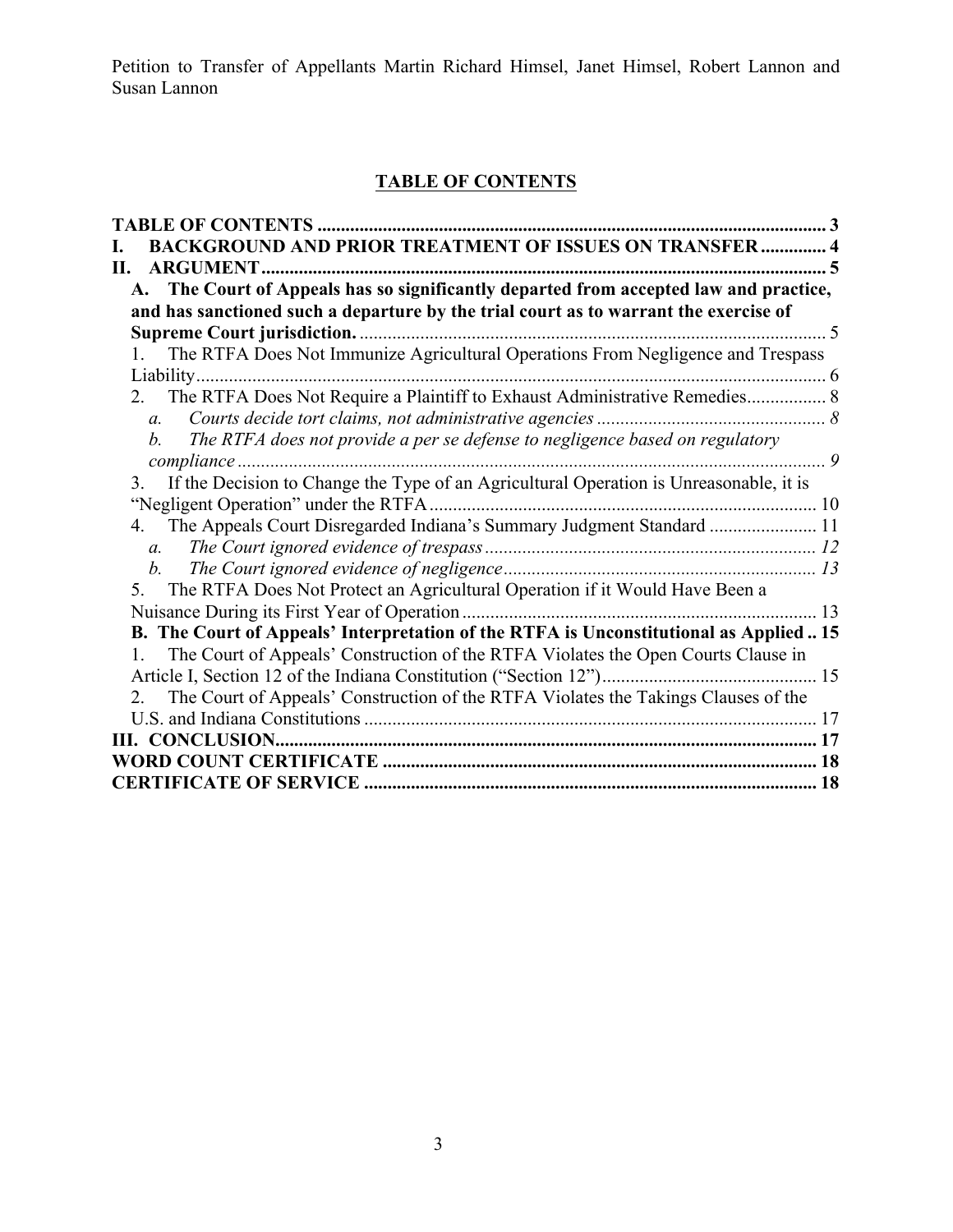IN THE INDIANA SUPREME COURT

| No.                                                                                                                                   |                                                                      |  |  |
|---------------------------------------------------------------------------------------------------------------------------------------|----------------------------------------------------------------------|--|--|
| Court of Appeals Cause No. 18A-PL-00645                                                                                               |                                                                      |  |  |
| MARTIN RICHARD HIMSEL, JANET HIMSEL, )<br>ROBERT LANNON, and SUSAN LANNON,<br>Appellant-Plaintiffs,                                   | Appeal from<br>Hendricks Superior Court #4                           |  |  |
| VS.<br>SAMUEL T. HIMSEL, CORY M. HIMSEL,<br>CLINTON S. HIMSEL, 4/9 LIVESTOCK LLC,<br>and<br>CO-ALLIANCE, INC.,<br>Appellee-Defendants | Cause No: 32D04-1510-PL-150<br>The Honorable Mark A. Smith,<br>Judge |  |  |

#### APPELLANTS' PETITION TO TRANSFER

#### **I. BACKGROUND AND PRIOR TREATMENT OF ISSUES ON TRANSFER<sup>1</sup>**

This lawsuit arose from the decision of Appellees ("CAFO Operators") to build and operate an 8,000 hog concentrated animal feeding operation ("CAFO") upwind and closer to the Appellees' ("Himsels and Lannons") homes than the livestock industry's standards and practices dictate, and knowing that doing so would cause the very harm it is causing to the Himsels and Lannons. (App. VI:161-168). The CAFO Operators were not concerned about the CAFO's impacts to neighbors because they believed Indiana's RTFA would protect them from *all* tort

<sup>&</sup>lt;sup>1</sup> Pursuant to Indiana Appellate Rule  $57(G)(3)$ , the Himsels and Lannons incorporate the extensive background of proceedings before the trial court as set forth in Appellants' Brief at pp. 8-17 and 20-21.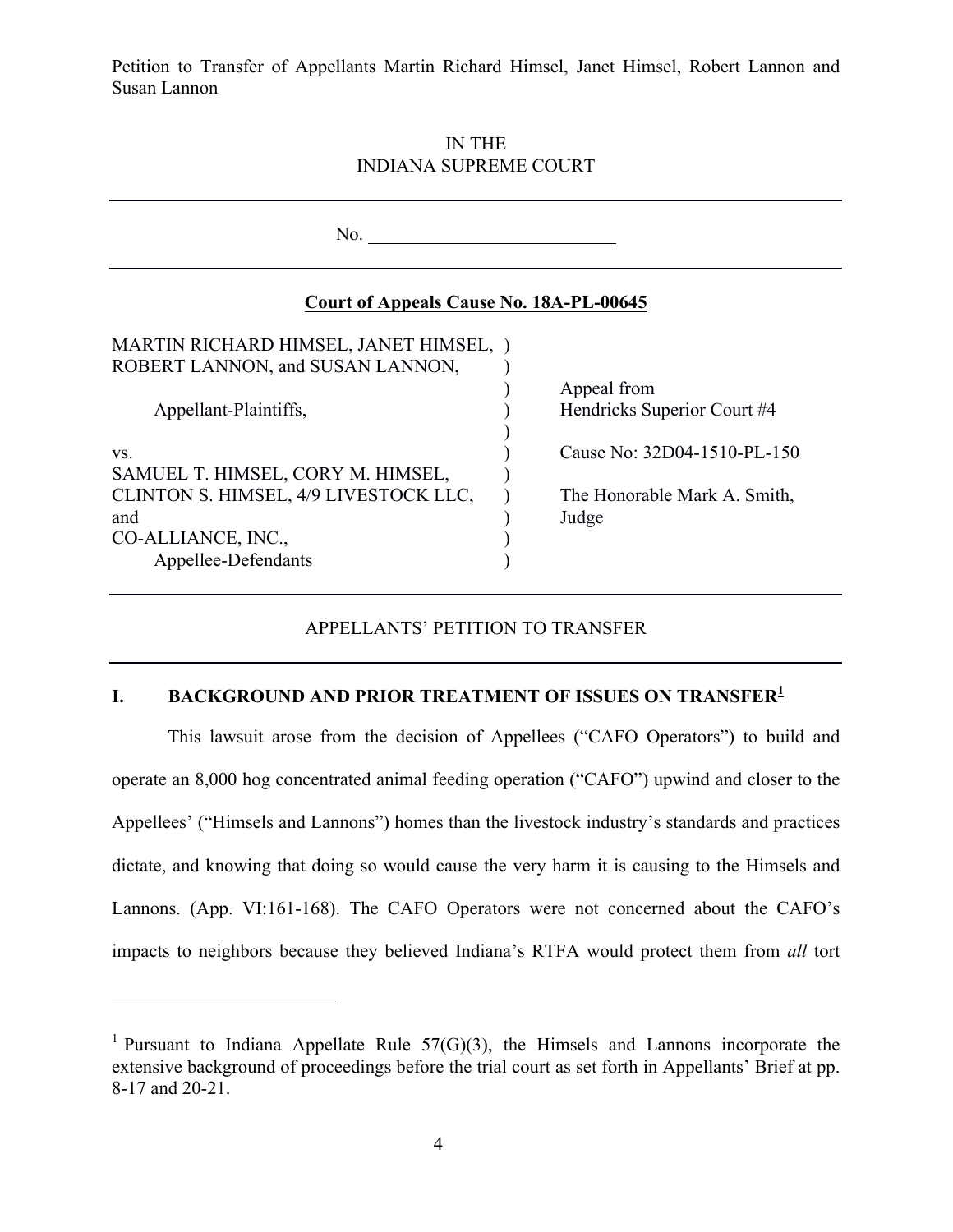Petition to Transfer of Appellants Martin Richard Himsel, Janet Himsel, Robert Lannon and Susan Lannon liability as long as they complied with regulatory requirements. (App. VIII: 44-49, 62, 90, 109) The Court of Appeals agreed with that view. *Himsel v. Himsel*, 122 N.E.3d 935, 944-945, 950 (Ind. Ct. App. 2019), *rehearing denied* by *Himsel v. Himsel,* 2019 Ind. App. LEXIS 314 (Ind. Ct. App., July 12, 2019) (Judge Tavitas dissenting).

The CAFO Operators' regulatory compliance aside,<sup>2</sup> air testing at the Himsels and Lannons' homes found elevated levels of ammonia and volatile fatty acids from the CAFO. (App. VI:181-189) Scientific evidence and testimony of a Ph.D. in biochemistry and environmental toxicology from John Hopkins University, confirmed that these noxious emissions are "physical" chemical compounds (App. VI: 174-195) and the cause of the Himsels and Lannons' complaints of burning noses, throats and eyes, vomiting and gagging, experiencing the "smell of death," and other conditions they never endured prior to the CAFO. (App. V:124-125, 144; VI:79, 86, 88, 96; VII:140, 152, 170-171, 174-175; VIII:11) The Court of Appeals acknowledged that the Himsels and Lannons have suffered substantial property value losses—49.5% and 60%, respectively—as a result of the CAFO (VI:109-124), and that their "property rights are clearly affected." *Id.* at 948. Even so, the court held that the RTFA bars any remedy for those losses. *Id.* at 945-946, 950.

The Himsels and Lannons petitioned for rehearing asking the Appeals Court to reconsider its expansive reading of the RTFA. Several public interest organizations, and a group of law professors submitted *amici curiae* briefs in support. The CAFO Operators and their *amici* filed opposition briefs. The Court of Appeals denied rehearing, with Judge Tavitas dissenting. *Himsel,* 2019 Ind. App. LEXIS 314.

#### **II. ARGUMENT**

## **A. The Court of Appeals has so significantly departed from accepted law and practice, and**

 $2$  Applicable environmental regulations do not limit CAFO air emissions. (App. VII:54-55)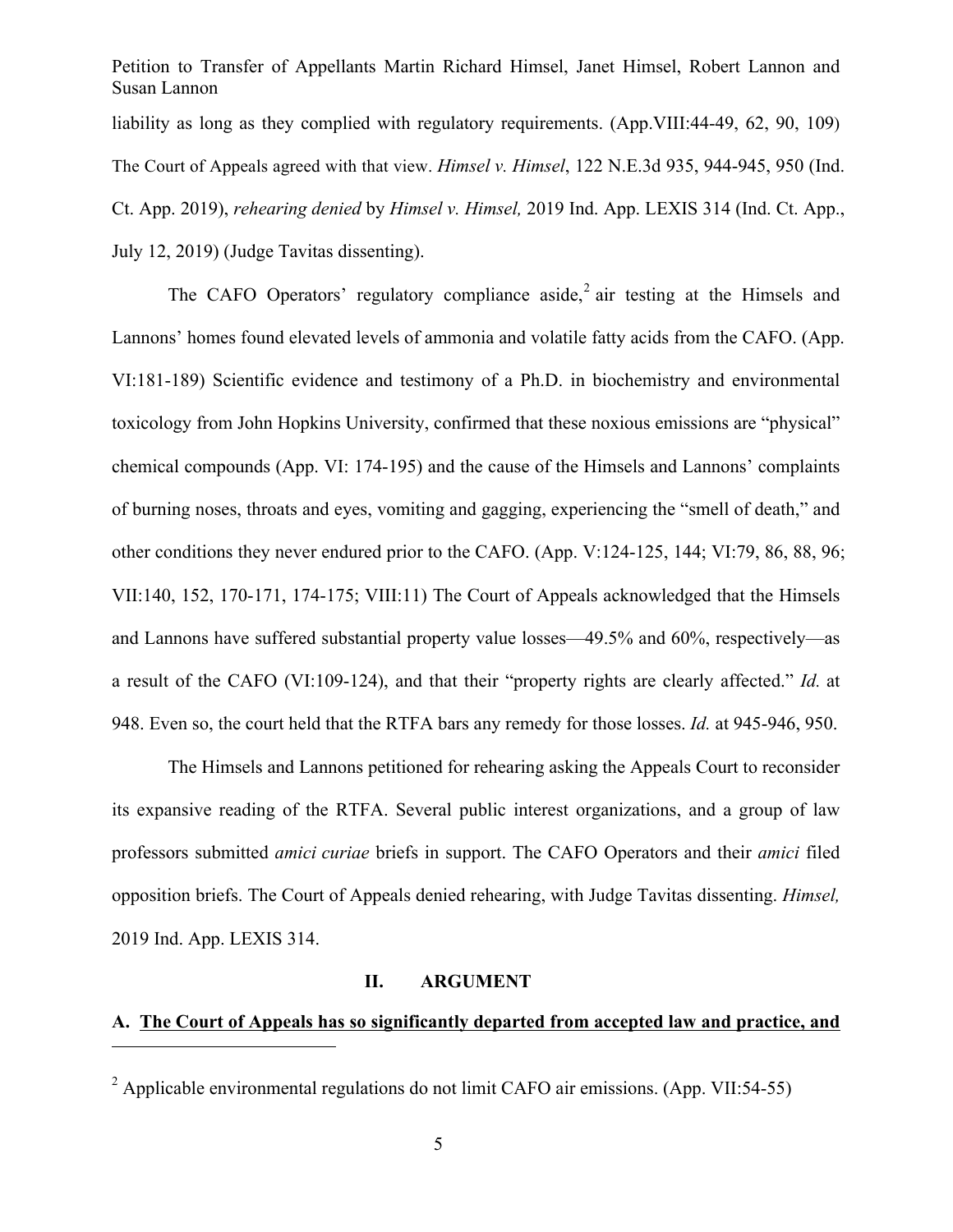#### **has sanctioned such a departure by the trial court as to warrant the exercise of Supreme Court jurisdiction.**

The RTFA provides agricultural operations with an affirmative defense to nuisance liability only when certain conditions are met; namely, that the nuisance is not negligently caused, and the nuisance-causing form of the operation would not have been a nuisance had it existed when the operation began. Ind. Code § 32-30-6-9(a) and (d)(2). (*See also* Appellants' Br. at 21-26). And, because the RTFA is a statute in derogation of the common law, its terms are to be strictly construed against the party seeking its protection. *Smith v. Dunn Hosp. Grp. Manager, Inc.*, 61 N.E.3d 1271, 1274 (Ind. Ct. App. 2016).

The Court of Appeals abandoned this established rule of statutory construction to conclude that the RTFA provides sweeping immunity not only for nuisance, but negligence and trespass as well. As discussed below, the court's ruling has no foundation in the RTFA's plain language, is contrary to fundamental principles of tort and administrative law, fails to hold the CAFO Operators to their summary judgment burden, and is unconstitutional. Accordingly, this Court should accept transfer.

#### 1. The RTFA Does Not Immunize Agricultural Operations From Negligence and Trespass Liability

The Appeals Court affirmed summary judgment on the Himsels and Lannons' negligence and trespass claims concluding that holding otherwise would "create an end run around the protections of the RTFA." *Himsel,* 122 N.E.3d at 945, 950. However, it is the court's ruling that fails to give effect to the RTFA's intent: to "limit[] the circumstances under which agricultural operations may be deemed to be a nuisance." Ind. Code § 32-30-6-9(b).

Claims for nuisance, negligence and trespass are distinct causes of action, and analyzed separately even when they arise from the same facts. *See, e.g., KB Home Indiana Inc. v.*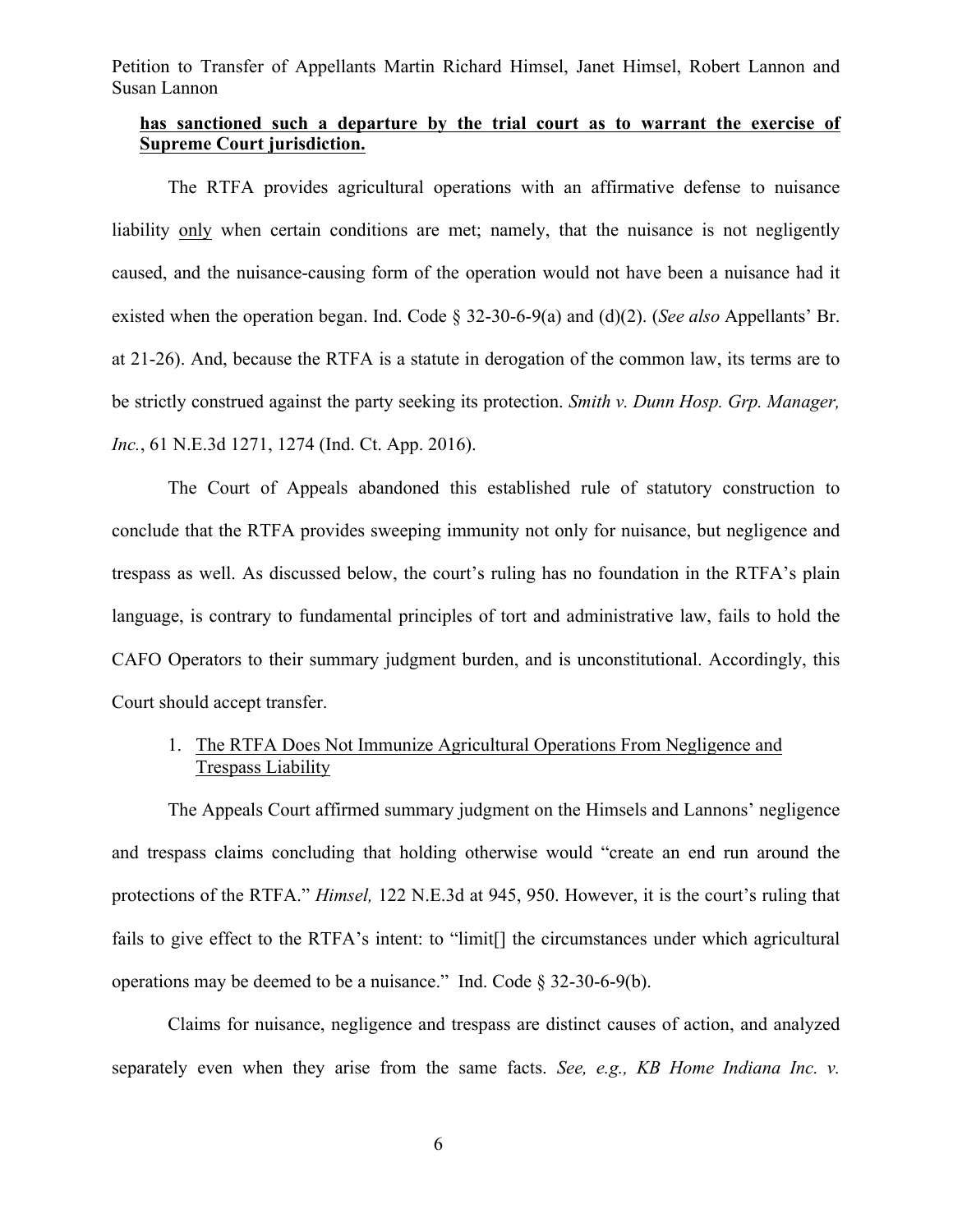*Rockville TBD Corp.*, 928 N.E.2d 297, 304-309 (Ind. Ct. App. 2010). Nuisance law protects the right to reasonably use property without interference. *Indiana Motorcycle Ass'n v. Hudson*, 399 N.E.2d 775, 778 (Ind. Ct. App. 1980). Trespass protects the right to exclusively possess property. *Indiana Michigan Power Co. v. Runge*, 717 N.E.2d 216, 227 (Ind. Ct. App. 1999). Both trespass and nuisance may be deliberate, negligent, or an unintended byproduct of an intentional act. *See e.g. Bonewitz v. Parker*, 912 N.E.2d 378, 380, 384 (Ind. Ct. App. 2009); *Hawke v. Maus*, 226 N.E.2d 713, 717 (Ind. Ct. App. 1967). In contrast, liability in negligence depends not on the kind of harm caused, but whether reasonable care was used. *Harradon v. Schlamadinger*, 913 N.E.2d 297, 300 (Ind. Ct. App. 2009).

When interpreting a statute, a court is to be "mindful of both what it 'does say' and what it 'does not say.'" *ESPN, Inc. v. Univ. of Notre Dame Police Dep't*, 62 N.E.3d 1192, 1195 (Ind. 2016). The RTFA has nothing to say about "limiting the circumstances" under which an agricultural operation can be held liable for negligence or trespass. Instead, the RTFA states that its protections do not apply to nuisances that are negligently caused. Ind. Code § 32-30-6-9(a). Furthermore, the Court of Appeals' policy justification is out of place when there is no ambiguity in the law itself. *Day v. State*, 57 N.E.3d 809, 812 (Ind. 2016); *Miller v. Town Bd. of Sellersburg*, 88 N.E.3d 217, 218 (Ind. Ct. App. 2017).

The Appeals Court relied on a Texas case holding that Texas' RTFA bars trespass claims. *Himsel,* 122 N.E.3d at 945. But Texas' unique RTFA has no negligence exception like Indiana's and has provisions that protect agricultural operations from all civil liability in some circumstances. *See* Tex. Agric. Code Ann. § 251.006(a). Moreover, a nuisance in Texas is defined to include a physical invasion of property and, therefore, includes trespass. *Ehler v. LVDVD, L.C.*, 319 S.W.3d 817, 823 (Tex. App. 2010). Conversely, Indiana defines nuisance as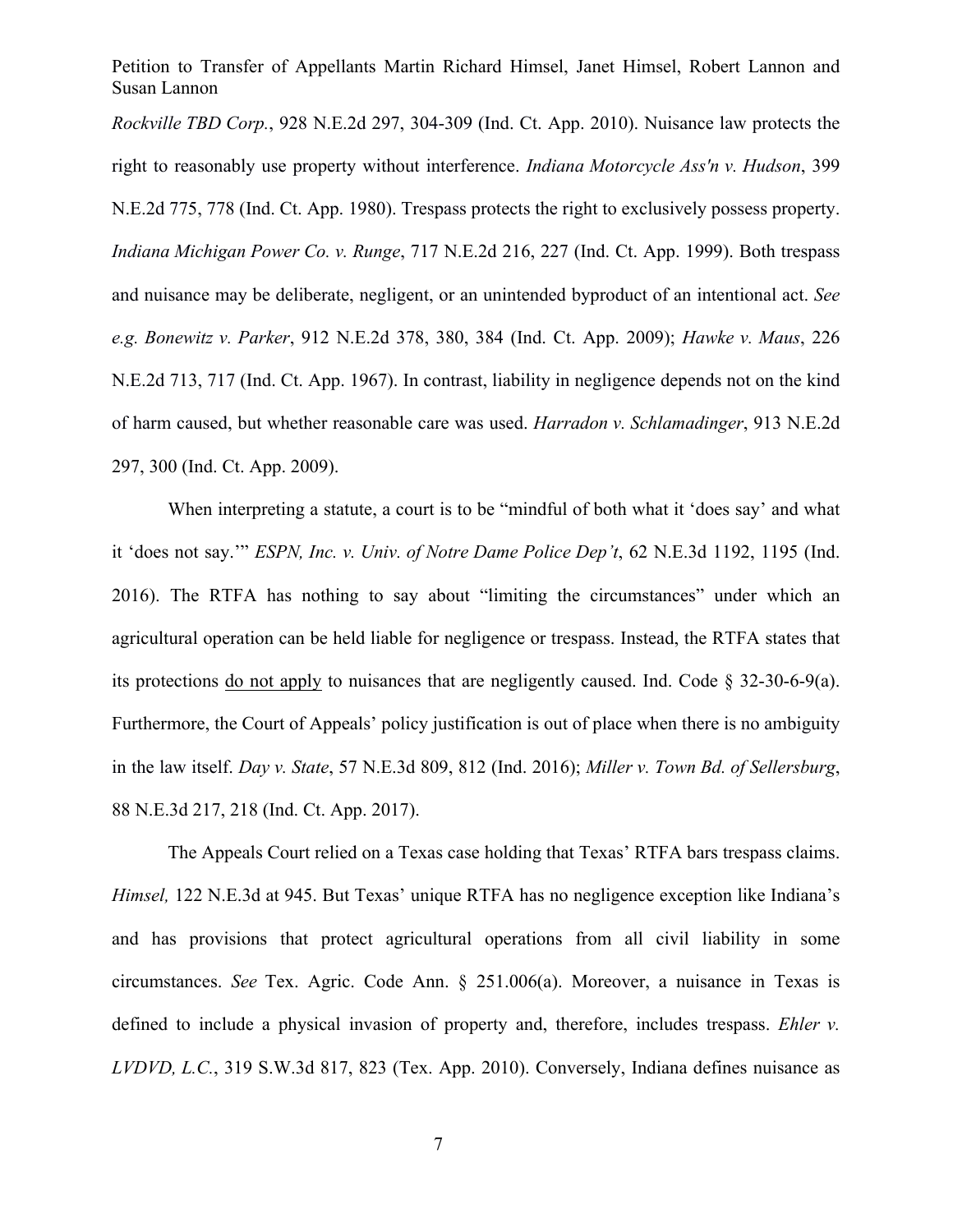Petition to Transfer of Appellants Martin Richard Himsel, Janet Himsel, Robert Lannon and Susan Lannon an interference with "the comfortable enjoyment of life or property" and, therefore, does not include trespass. Ind. Code § 32-30-6-6.

Indiana's RTFA was amended in 2005. *See* Ind. P.L. 23-2005. At that time, it had been a decade since the court in *Lever Bros. Co. v. Langdoc* held that evidence of invasion by noxious materials could give rise to actions in nuisance, negligence, and trespass. 655 N.E.2d 577, 583 (Ind. Ct. App. 1995). Yet the Legislature still limited the RTFA's application to nuisance. Had it intended for the RTFA to bar tort claims beyond nuisance, it would have had to do so explicitly. *Smith*, 61 N.E.3d at 1274 ("when the legislature enacts a statute in derogation of common law, [courts] presume [it] is aware of the common law, and does not intend to make any changes beyond what is declared in express terms or by unmistakable implication"). The Court of Appeals' decision breaks with this well-established law.

### 2. The RTFA Does Not Require a Plaintiff to Exhaust Administrative Remedies<sup>3</sup>

The Appeals Court held that the Himsels and Lannons' "nuisance claim fails as a matter of law" under the RTFA, in part, because they failed to appeal the CAFO's zoning and regulatory approvals. *Himsel*, 122 N.E.3d at 944. Nowhere in the plain text of the RTFA is there a requirement to exhaust administrative remedies. Moreover, the Court's ruling breaks with established Indiana law.

#### *a. Courts decide tort claims, not administrative agencies*

 $3$  The CAFO Operators accuse the Himsels and Lannons of creating a "strawman argument" on this issue and claim they "never argued that the Plaintiffs' tort claims are barred by the doctrine of administrative exhaustion." (Resp. Br. to Rehearing Pet. at 19, FN 8). Yet, the CAFO Operators asserted an affirmative defense and counter-sued the Himsels and Lannons for "frivolously" pursuing tort claims without exhausting administrative remedies. (App. IX:37-44) By renouncing their own counterclaim, the CAFO Operators appear to understand just how untenable their argument and Court of Appeals' ruling is.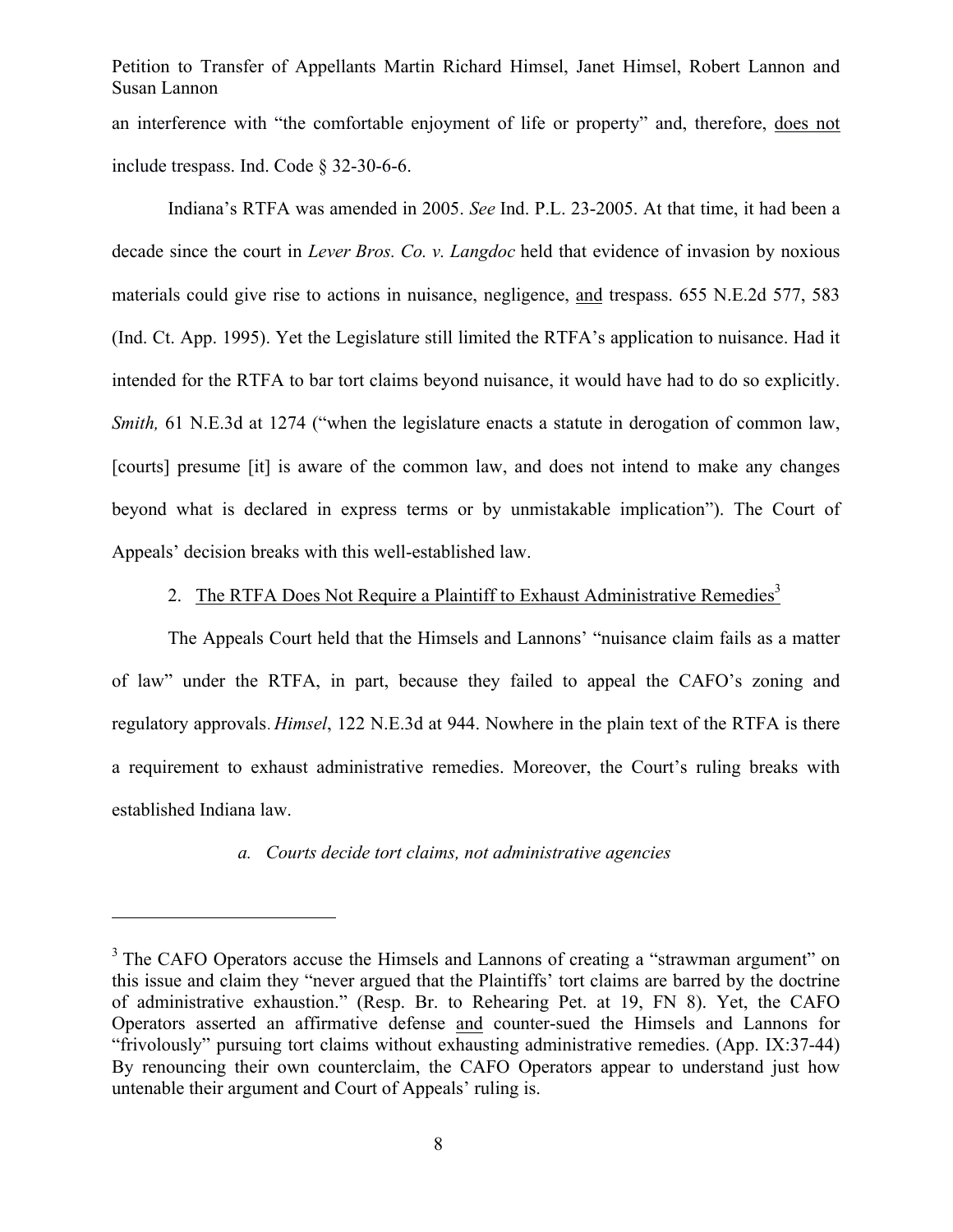"[A] plaintiff raising a common law negligence claim need not exhaust administrative remedies." *S.E. Ind. Nat. Gas Co. v. Ingram,* 617 N.E.2d 943, 949 (Ind. Ct. App. 1993). The reason: courts decide tort claims, not administrative agencies. *Id.* at 950. As such, "questions of duty, breach of duty, causation and injury have traditionally fallen within the competence of the judiciary and its fact-finding jury" and "[d]eference is not granted [to an] agency's legal conclusion . . . because regardless of the facts and law found by the agency, neither the jury nor the court will be bound by the [agency's] determinations." *Id.* Without a doubt, the CAFO's zoning and IDEM approvals decided issues of zoning and environmental law only. They did not adjudicate any aspect of the Himsels and Lannons' tort claims.

And, contrary to the Court of Appeals' conclusion that pursuing administrative appeals would have provided the Himsels and Lannons with "ample due process," *Himsel*, 122 N.E.3d at 944, such appeals cannot provide an award of damages and are, therefore, "no remedy at all for a common law tort." *S. E. Ind. Nat. Gas Co. v. Ingram,* 617 N.E. 2d at 950. Thus, the court's ruling allows a county and state agency to decide this case, thereby impairing "the very substance of [the] right to jury trial protected by the Indiana Constitution." *Id.* at 951.

> *b. The RTFA does not provide a per se defense to negligence based on regulatory compliance*

Similar to its unfounded exhaustion rule, the Appeals Court held that the CAFO Operators' compliance with regulations demonstrates that the CAFO is not negligently operated, which would otherwise remove the RTFA's protection. *Himsel,*122 N.E.3d at 944-945. The problem with this conclusion is that it requires a showing that the RTFA limits the scope of an agricultural operator's duty of care to regulatory compliance, and no such showing has been or could be made.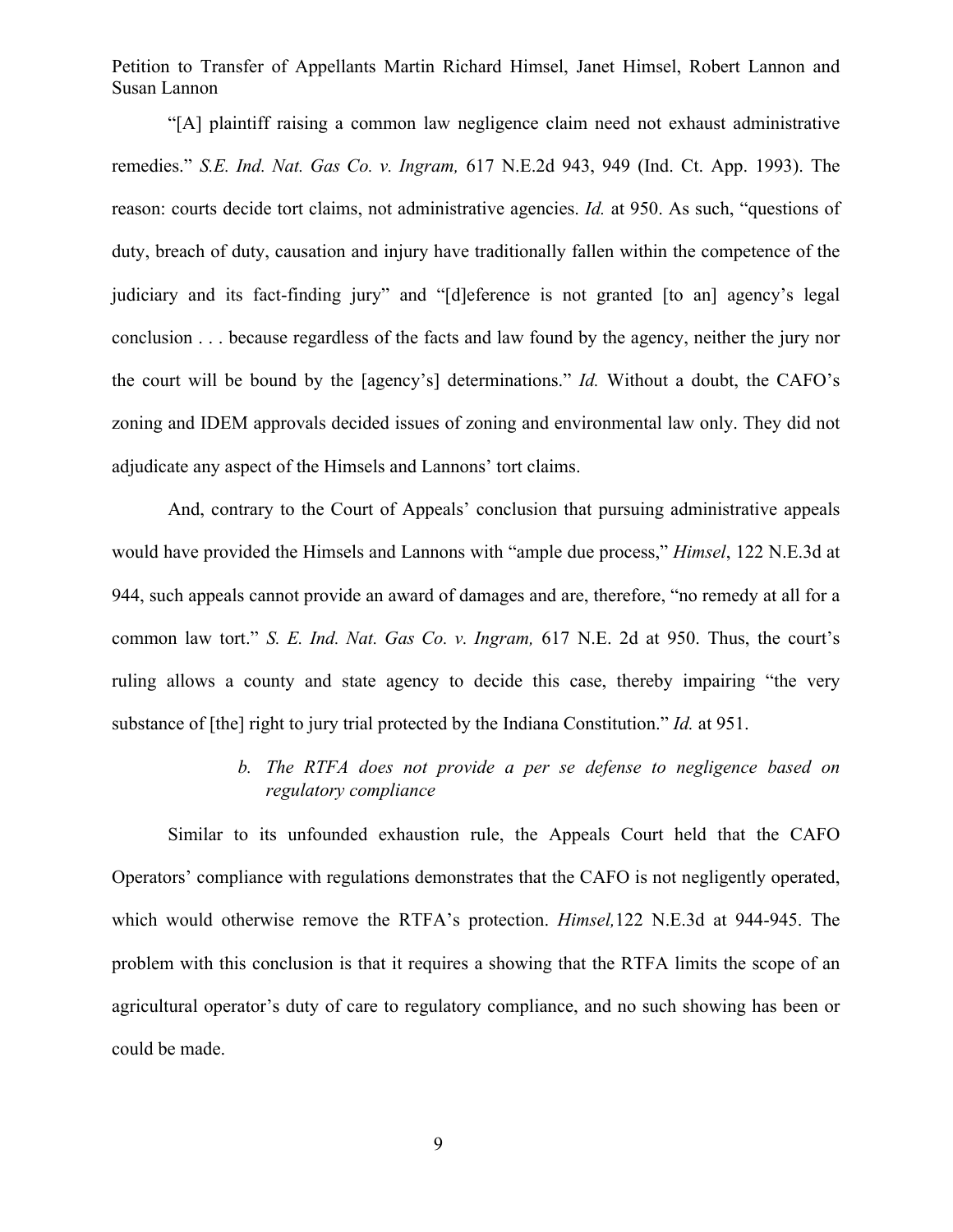Specifically, "[d]uties which may be the basis of a negligence action may arise by statute or by operation of law." *S. E. Ind. Nat. Gas,* 617 N.E.2d at 951. In Indiana, those who want to operate CAFOs have a statutory duty to comply with applicable regulations. But they also have a common law duty to use due care. *Id.* at 953 ("the law imposes but one common law duty and that duty is to use due care [which] . . . is the same for all relations, without regard to the facts of the case").

Whether due care is exercised is distinct from whether statutory requirements are met. *S. E. Ind. Nat. Gas Co. v. Ingram*, 617 N.E.2d at 950 ("the test of reasonable care aris[es] from common law" and is "a wholly distinct standard dependent largely upon the circumstances of the case and upon what a jury may decide a reasonably prudent person would have done under the circumstances.") This distinction is why Indiana courts recognize that compliance with regulation does not preclude tort liability. *See e.g., Bonewitz v. Parker*, 912 N.E.2d 378, 382 (Ind. App. 2009), *trans. denied.*

As discussed above, had the legislature intended for the RTFA to limit the scope of an agricultural operator's duty in tort, it would have had to do so explicitly. *Smith,* 61 N.E.3d at 1274. Yet nothing in the RTFA's plain text says anything about limiting the scope of an agricultural operator's duty to regulatory compliance. The Court of Appeals' interpretation otherwise, caused it to disregard the Himsels and Lannons' evidence that supports each element of their negligence claim, including negligent operation under the RTFA. (Appellants' Br. at 32- 39)

#### 3. If the Decision to Change the Type of an Agricultural Operation is Unreasonable, it is "Negligent Operation" under the RTFA

The Appeals Court concluded that building and siting a CAFO cannot be "negligent operation" under the RTFA. *Himsel,* 122 N.E.3d at 945. This interpretation ignores the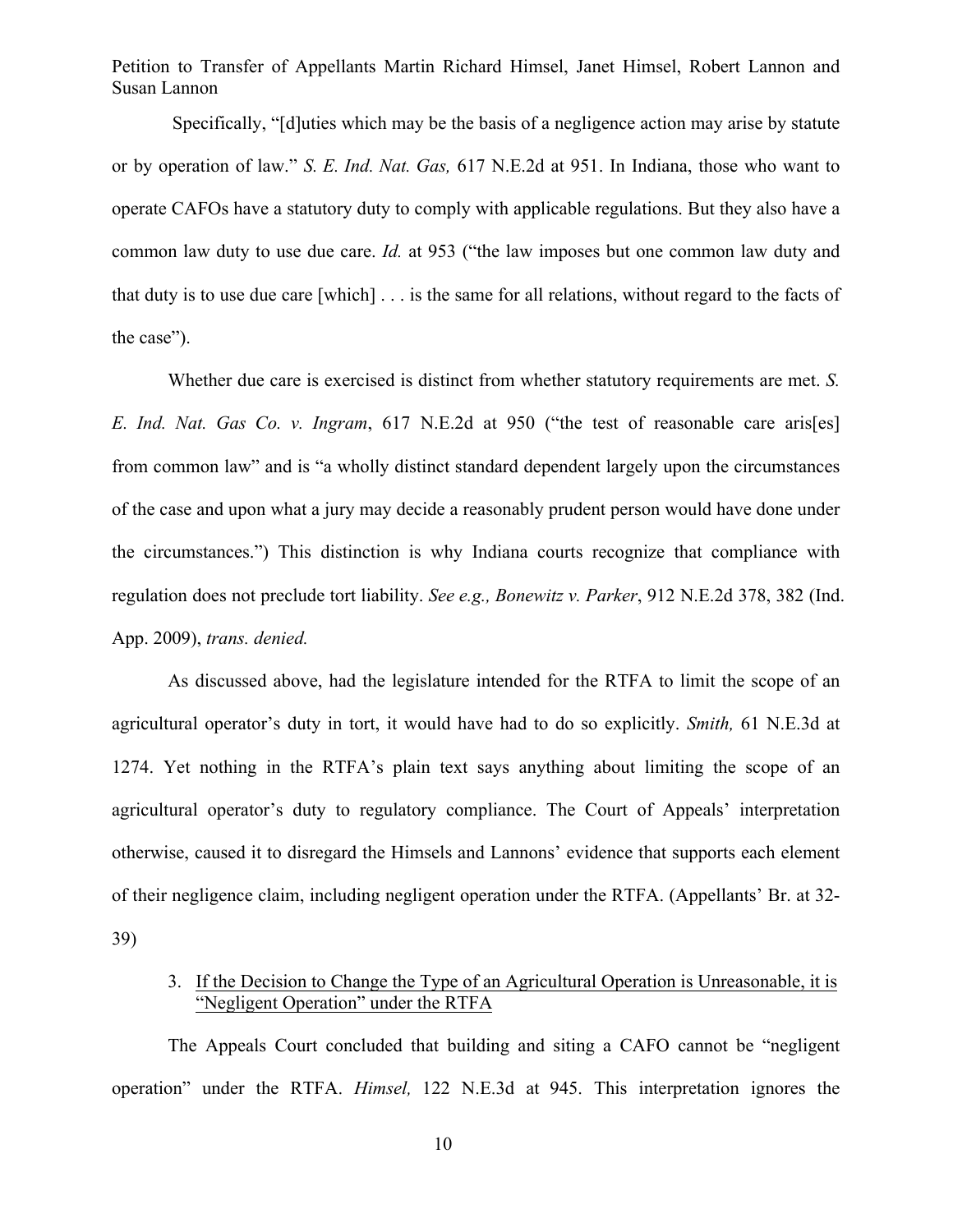"substantial change" provision of the RTFA which states that converting from one type of agricultural operation to another type is not a "significant change" in the operation that would remove the RTFA's protection. Ind. Code  $\S$  32-30-6-9(d)(1). Put another way, the decision to switch from growing crops to producing 8,000 hogs in a CAFO is an "operational" decision, just as a decision to switch from growing corn to soybeans would be. If that decision is negligent unreasonable under the circumstances—it is "negligent operation." To hold otherwise writes the "significant change" provision out of the statute.<sup>4</sup> (Appellants' Br. at 32-33)

Such a reading also eliminates any duty for agricultural operators to exercise reasonable care. (Appellants' Br. at 35-38). And, since there are no regulatory limits on air emissions, or the size or scale of CAFOs, the Court's interpretation allows 80,000-head hog skyscrapers with surrounding lakes of hog waste to be built on any farm field in Indiana, because no matter how extreme, unreasonable, or harmful, no such decision would ever be considered "negligent operation."

#### 4. The Appeals Court Disregarded Indiana's Summary Judgment Standard

Indiana's summary judgment standard is aimed at protecting a party's day in court. *Hughley v. State*, 15 N.E.3d 1000, 1003 (Ind. 2014); *Simon Prop. Grp., L.P. v. Acton Enterprises, Inc.*, 827 N.E.2d 1235, 1239–40 (Ind. Ct. App. 2005) (summary judgment is disfavored "lethal weapon"). Unlike federal practice, "Indiana imposes a more onerous burden: to affirmatively negate an opponent's claim." *Hughley*, 15 N.E.3d*.* at 1003. Under this standard, the bar is set deliberately low for the non-movant: any sworn testimony may suffice to create a genuine issue of material fact. *Id.* at 1004. This Appeals Court failed to apply this standard.

 $<sup>4</sup>$  And, if the decision to switch from crops to CAFO is not part of the ongoing operation, then the</sup> RTFA would not protect the CAFO.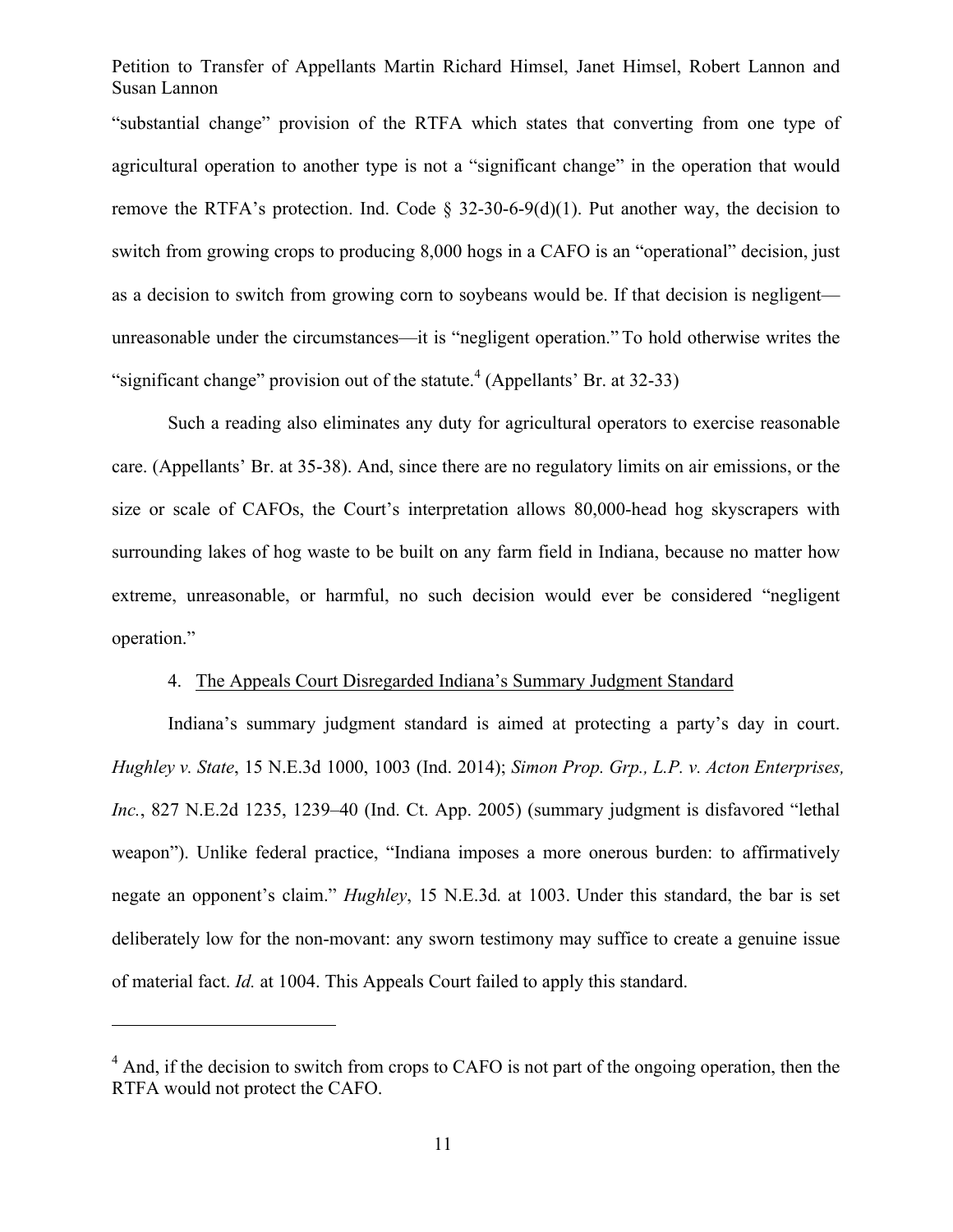#### *a. The Court ignored evidence of trespass*

The Appeals Court rejected the Himsels and Lannons' trespass claim as "purportedly based on the unlawful physical intrusion of the CAFO's noxious emissions" and allegations that those emissions "are chemical compounds that result in a physical, space-filling invasion into their homes." *Himsel,* 122 N.E.3d at 945. (emphasis added). But the Himsels and Lannons did more "allege" a physical invasion, they provided credible evidence of that fact. (App. VI:160- 168, 181-189; *see also* Appellants' Br. at 39-42).

In Indiana, a trespass can take the form of invasion by noxious materials. *Lever Brothers*, 655 N.E.2d at 582. While the invasion must be physical, if the evidence conflicts as to whether the invasion is physical, the question is one for the jury. To illustrate, in *Indiana Michigan Power*, the court upheld the denial of summary judgment on trespass by electromagnetic field because "the legal and the scientific communities [were] currently divided over the precise nature of EMF and its ability to create a trespass." 717 N.E.2d at 228. There is no reason for a different result here.

The CAFO Operators did not designate evidence indicating that their CAFO's noxious emissions are not physical, even acknowledging that their argument is contrary to the "modern understanding of science." (Appellees' Br. 33-34) It is also contrary to law. *See e.g., Stickdorn v. Zook,* 957 N.E.2d 1014, 1022 (Ind. Ct. App. 2011) (invasion of noxious odors from confinement dairy sufficient to support trespass). Indeed, the CAFO Operators do not identify any material distinction between the CAFO's emissions and the invisible, intangible virus in *TDM Farms v. Wilhoite Family Farm, LLC*, 969 N.E.2d 97, 109 (Ind. Ct. App. 2012)—which was sufficient to support trespass—other than to say the virus caused "illness to pigs." (Appellees' Resp. Br. to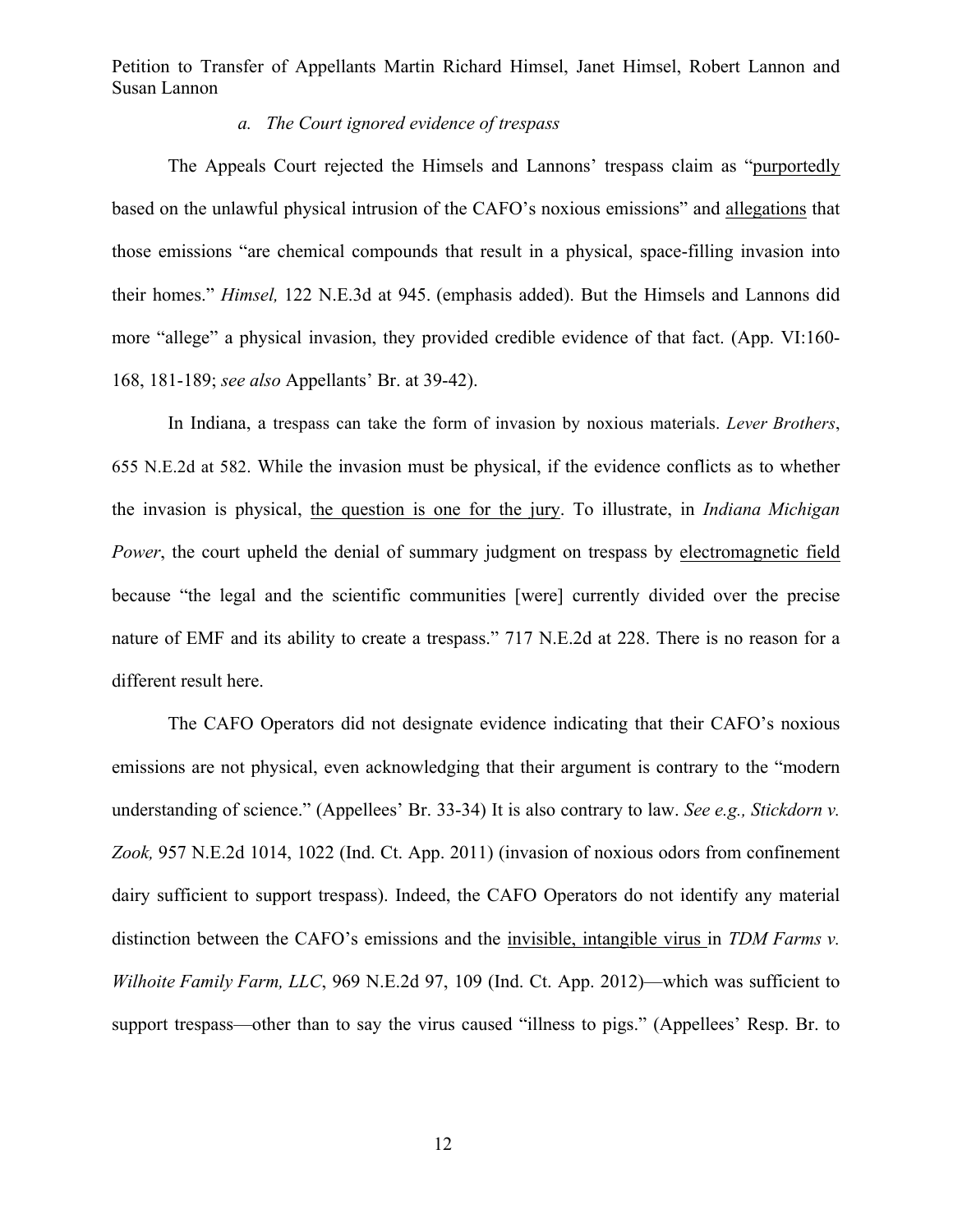Rehearing Pet. at 14) The CAFO's emissions are causing illness to people. One trusts that trespass law protects people as well as pigs.

#### *b. The Court ignored evidence of negligence*

The Appeals Court similarly rejected the Himsels and Lannons' distinct negligence claim as a "repackaged" nuisance claim. *Himsel,* 122 N.E.3d at 950. Yet, the Himsels and Lannons presented expert testimony on the applicable standard of care, specific breaches of that standard, and of the harm that was foreseeably and proximately caused by those breaches. (App. VI:161- 168; Appellants' Br. at 33-38) This evidence at minimum creates genuine fact issues on each element of negligence. Yet the Appeals Court ignored it contrary to Indiana's summary judgment standard. *Harradon*, 913 N.E.2d at 300 (summary judgment is rarely appropriate in negligence cases because they are fact sensitive and governed by the objective reasonable person standard— "one best applied by a jury after hearing all of the evidence").

#### 5. The RTFA Does Not Protect an Agricultural Operation if it Would Have Been a Nuisance During its First Year of Operation

Under the RTFA, an agricultural operation "does not become a nuisance ... by any changed conditions in the vicinity of the locality after the agricultural ... operation ... has been in operation continuously on the locality for more than one (1) year if . . . there is no significant change in the type of operation" (which does not include changing from crops to CAFO), and "the operation would not have been a nuisance at the time the agricultural . . . operation began on that locality." Ind. Code § 32-30-6-9(d). To illustrate, in *Dalzell v. Country View Family Farms, LLC*, 517 F. App'x 518 (7th Cir. 2013), the plaintiff argued that the RTFA did not immunize a 2,800 hog CAFO because it began its first year of operation in 2007, after the plaintiff had already moved to the area. *Id.* at 518. Rejecting that argument, the court explained, "the land [where the CAFO sits] appears to have been in agricultural use since 1956, long before plaintiffs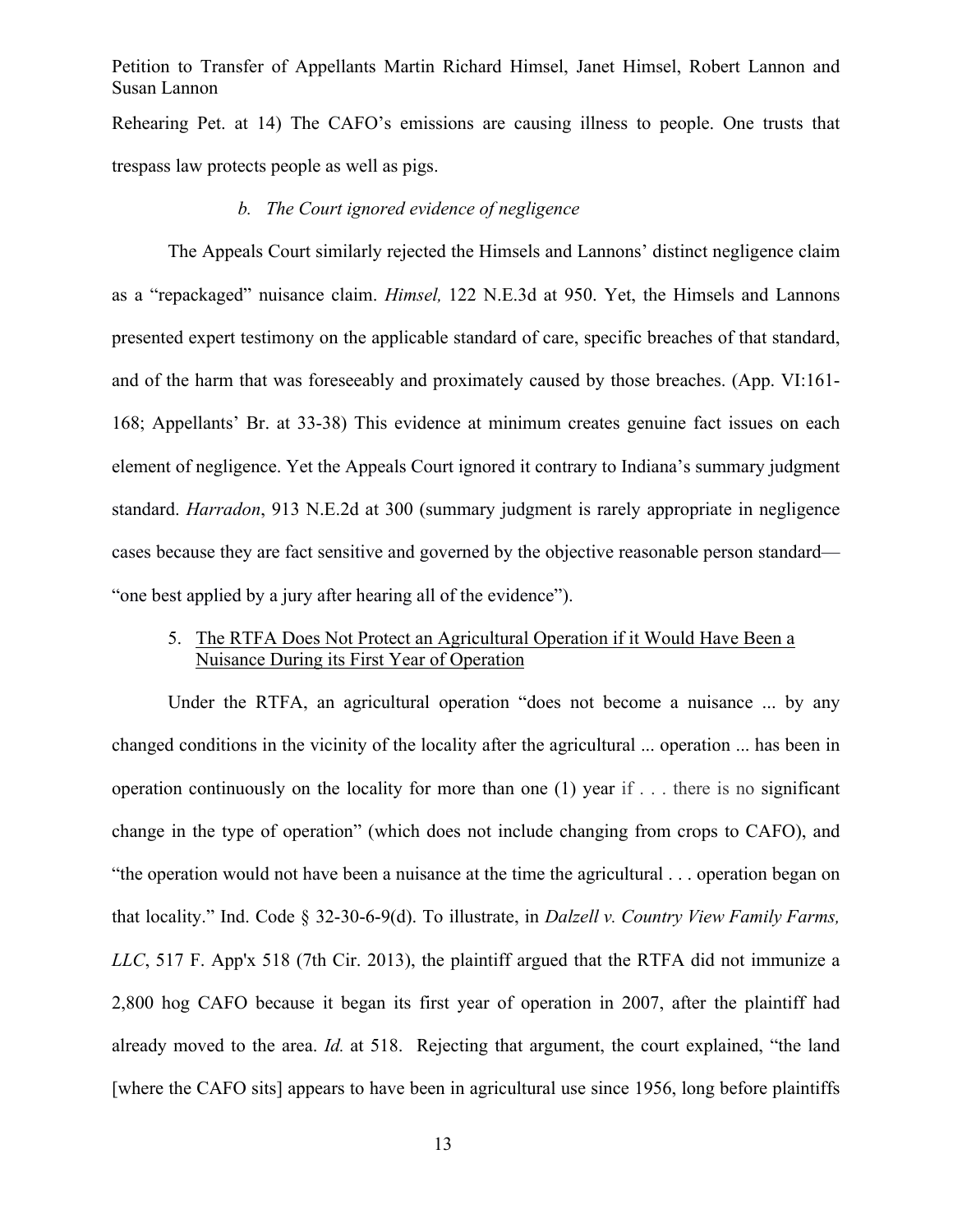Petition to Transfer of Appellants Martin Richard Himsel, Janet Himsel, Robert Lannon and Susan Lannon bought their parcels, if not earlier [and] . . . [p]laintiffs do not contend that the [the CAFO] would have been a nuisance in the 1950s." *Id.* at 519. (*See also* Appellants' Br. at 26-31)

Contrary to *Dalzell*, the Appeals Court held that "requiring a defendant farmer to establish that his or her particular CAFO (rather than hog farming or CAFOs generally) would not have been a nuisance when the agricultural operation began on the locality would eviscerate the protections of the RTFA." *Himsel*, 122 N.E.3d at 944. There are several problems with this. First, such policy concerns are out of place when a statute is clear. *Miller*, 88 N.E.3d at 218. Second, the CAFO Operators have the burden on summary judgment to negate the Himsels and Lannons' claims, and prove their RTFA affirmative defense. Yet, they did not designate evidence that would allow the Appeals Court to determine as a *matter of law* that even "hog farming or CAFOs generally", much less their 8,000 hog CAFO, would not have been a nuisance when the operation ostensibly began in the 1940s. (App. III:72)

Even so, the Appeals Court found that because "a number of farmers in the area own[] or hav<sup>[e]</sup> owned livestock [including] Richard Himsel, prior to retiring from farming," means that the CAFO would not have been a nuisance had it existed in the 1940s. *Himsel,* 122 N.E.3d at 944. But that finding ignores evidence establishing that CAFOs are dramatically different from traditional livestock farms in terms of both their industrial nature and impact to public health, the environment, and neighbors' use and enjoyment of life and property. (App. VI:161-168) The Court's finding also ignores the Himsels and Lannons' testimony that none of the vastly smaller livestock farms that the Himsels and other local farmers operated ever created untenable living conditions like the CAFO does. (App. V:112-113, 118-119, 134, 147; VII:191-192, VIII:10, 152) In any event, whether the CAFO's emissions are comparable to anything produced by past livestock farms in the area is a question of fact precluding summary judgment.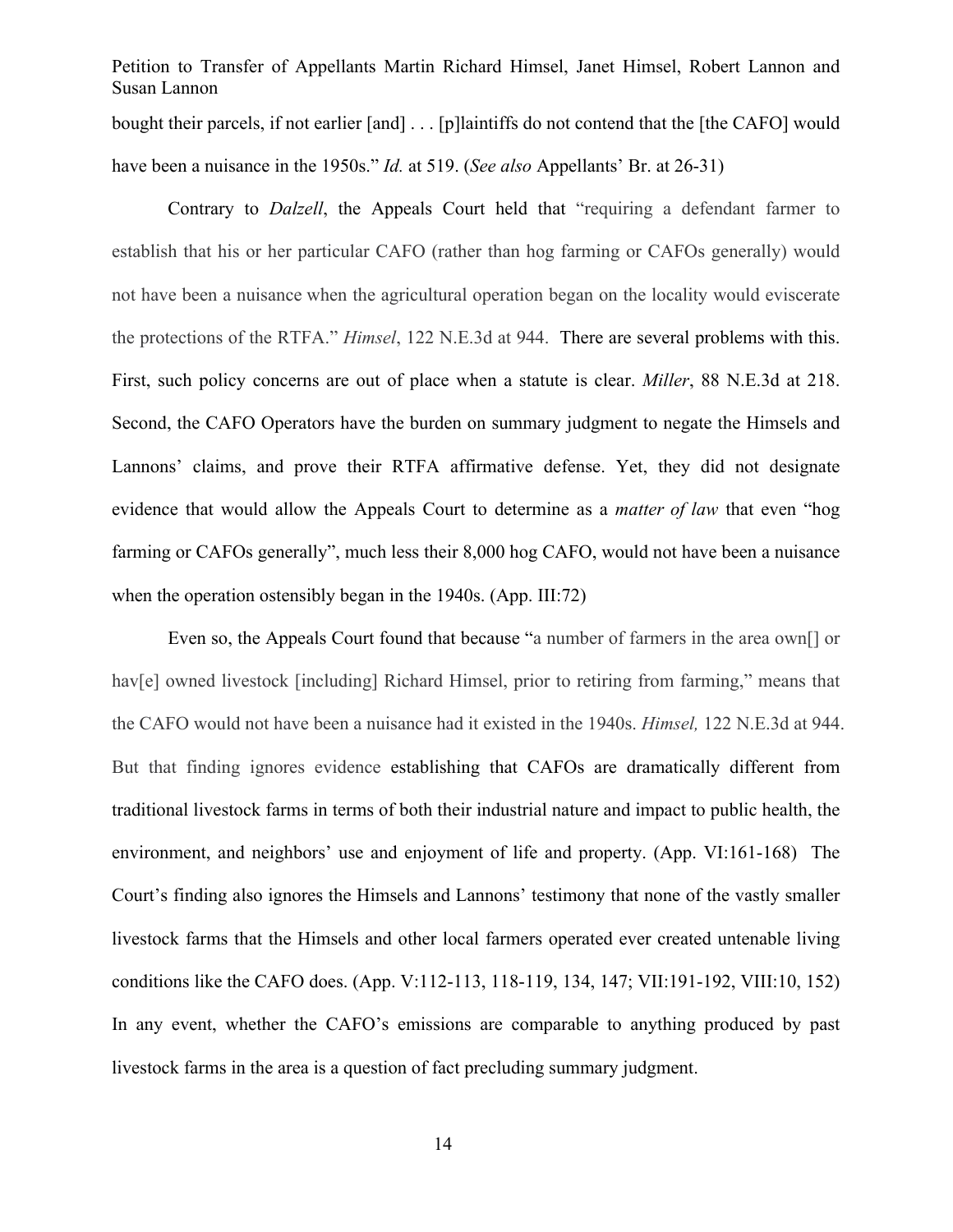In addition, the evidence clearly establishes that in 1926—long *before* 1941 when continuous operations purportedly began at the CAFO site, Richard Himsel's parents built the Himsel home where Richard Himsel grew up and has lived most of his life. (App. V:119; VIII:152-153) Accordingly, the Himsels' residential use was there first. And had the CAFO been built in the 1940s, it would have been a nuisance to Richard Himsel and his family, then living in the Himsel home, just as it is now.

### **B. The Court of Appeals' Interpretation of the RTFA is Unconstitutional as Applied**

Long ago, this Court recognized that:

A business should bear its own costs, burdens, and expenses of operation, and these should be distributed by means of the price of the resulting product and not shifted, particularly, to small neighboring property owners for them to bear alone. We can understand no sensible or reasonable principle of law for shifting such expense or loss to persons who are not involved in such business ventures for profit*.* Industrial development is to be encouraged, not at the expense of private individuals without their consent, but by the price of the resulting product in the industry itself. If there is a public interest in such development, the only equitable and just way to distribute such expense or cost would be through the equitable use of public funds.

*Enos Coal Mining Co. v. Schuchart*, 243 Ind. 692, 697-98, 188 N.E.2d 406, 408 (1963). The

Court of Appeals's abandoned this equitable principle in ruling that the RTFA is constitutional even though it compels the Himsels and Lannons to bear the unique and disproportionate burdens of the CAFO Operators' economic activity for the ostensible public good of pork production. If allowed to stand, the court's unjust ruling renders the RTFA unconstitutional as applied.

1. The Court of Appeals' Construction of the RTFA Violates the Open Courts Clause in Article I, Section 12 of the Indiana Constitution ("Section 12")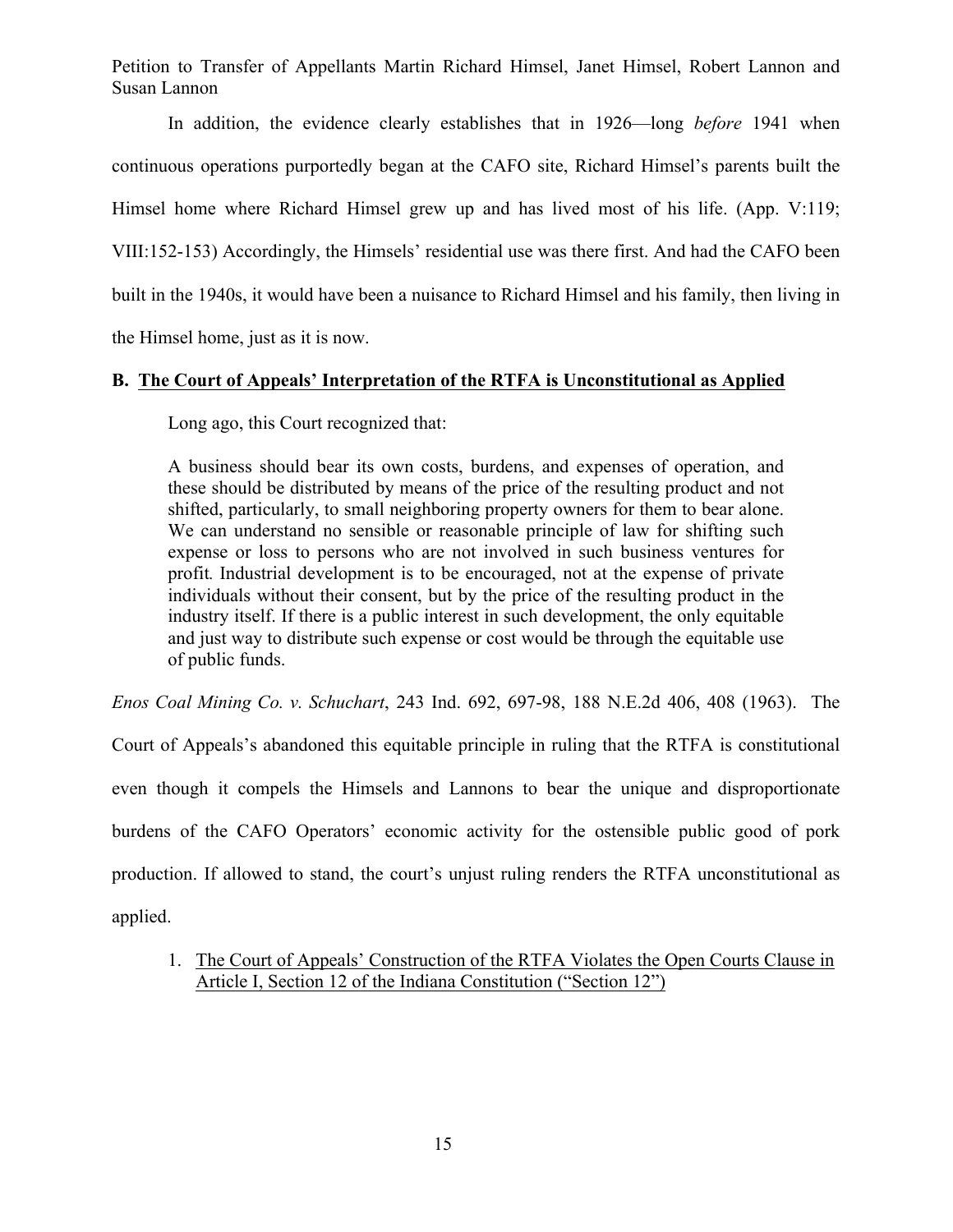The Appeals Court held that the RTFA does not violate Section 12 because it merely "modifie[s] the substantive law of nuisance by eliminating a nuisance cause of action against agricultural operations" under certain circumstances. *Himsel,* 122 N.E.3d at 946. As an initial matter, the RTFA does not eliminate a nuisance cause of action, it provides an affirmative defense to one. And, while the RTFA's limited nuisance immunity does not violate Section 12, the Court of Appeals' expansive reading of the RTFA does. (*See* Appellants' Br. at 51-52)

Decades before the RTFA was enacted, the Himsels and Lannons purchased their homes and obtained the "bundle" of legal rights afforded them as fee simple title holders in real estate including: the right of exclusion (the violation of which is a trespass); the right of use and enjoyment (the violation of which is a nuisance); and the right of disposition (a violation is an unreasonable restraint on alienation). *Lucas v. S. Carolina Coastal Council*, 505 U.S. 1003, 1027 (1992); *State v. Dunn*, 888 N.E.2d 858, 862 (Ind. Ct. App. 2008). By the Appellate Court's reading, the RTFA allows the CAFO Operators to infringe on these long-vested rights, while barring any remedy—that reading violates Section 12. *McIntosh v. Melroe Co.*, 729 N.E.2d 972, 978 (Ind. 2000) ("[t]he Legislature is entirely at liberty to create new rights or abolish old ones *as long as no vested right is disturbed.")* (emphasis added).

The court's conclusion that "the facts underlying [the Himsels and Lannons'] nuisance claim occurred well after the RTFA went into effect and barred such a claim" is not only incorrect, it misses the point. The Himsels and Lannons have a valid nuisance claim under Indiana's nuisance statute (Ind. Code § 32-30-6-6) and a valid trespass claim. By its plain terms, the RTFA does not bar either claim. The Court of Appeals' interpretation that it does, denies the Himsels and Lannons access to otherwise available remedies to vindicate their vested property rights. While the Appeals Court is correct that the Himsels and Lannons "have no vested or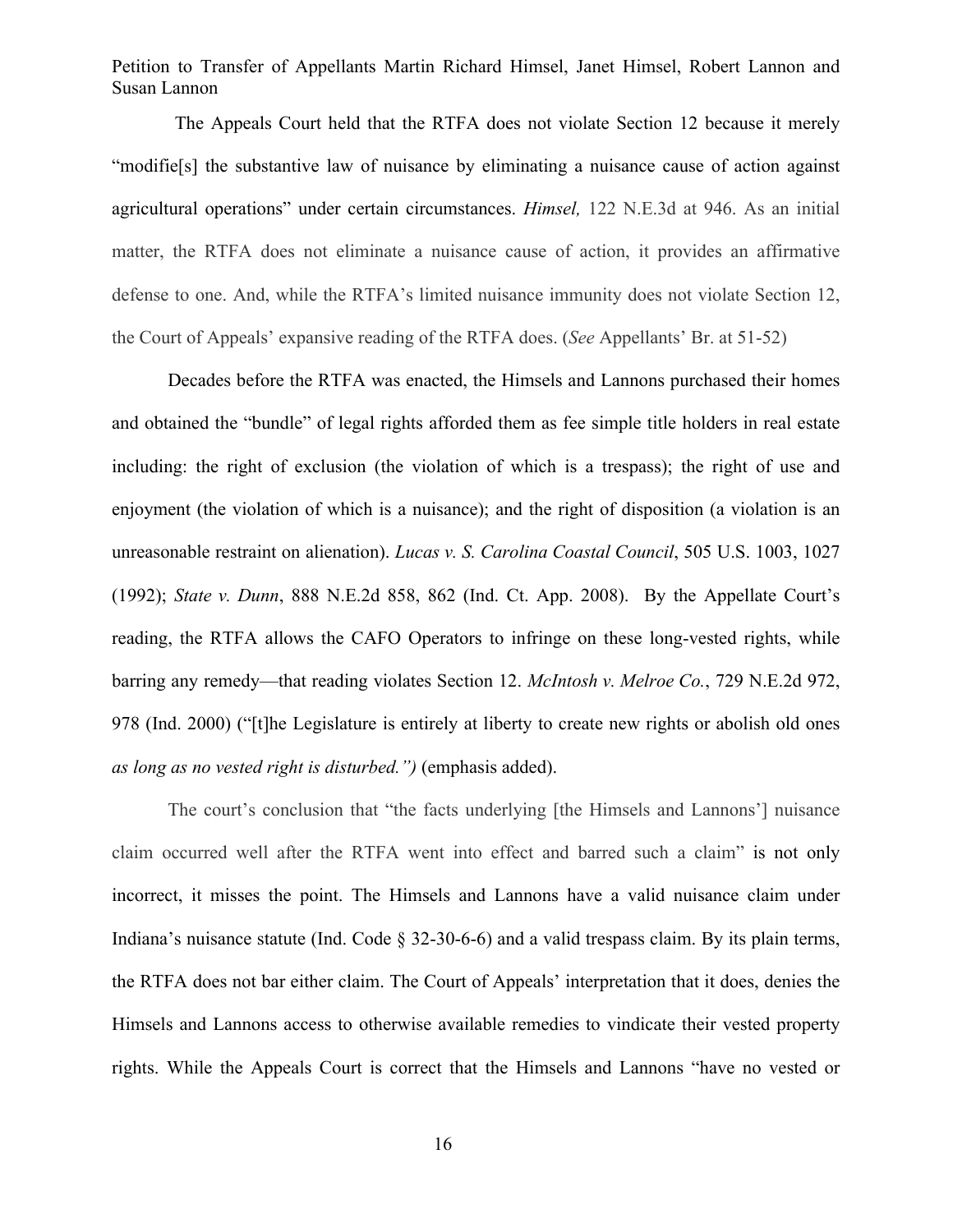property right in any rule of common law", *Himsel,* 122 N.E.3d at 946, they do have a "vested or property right" in their vested property rights, and the right to pursue available remedies to vindicate those rights.

#### 2. The Court of Appeals' Construction of the RTFA Violates the Takings Clauses of the U.S. and Indiana Constitutions

The U.S. Supreme Court has articulated a three-factor test for determining whether a regulation effects a taking: (1) the economic impact of the regulation, (2) the extent of the plaintiff's reasonable investment-backed expectations, and (3) the character of the government action. *Penn Cent. Transp. Co. v. City of N.Y.*, 438 U.S. 104, 124 (1978). Applying this test, the Court of Appeals held that the RTFA did not effect a taking because the Himsels and Lannons "have alleged no distinct, investment-backed expectations that have been frustrated by the CAFO", and "the RTFA has [not] permitted a physical invasion of their property." *Himsel*, 122 N.E.3d at 947-48. The designated evidence plainly demonstrates otherwise. (Appellants' Br. at 52-58) The RTFA effects a taking under the court's construction.

#### **III. CONCLUSION**

For all the foregoing reasons, the Court of Appeals departed from established law in affirming summary judgment under the RTFA, and this Court should grant transfer.

Respectfully submitted,

/s/ Kim E. Ferraro Kim E. Ferraro, Attorney No. 27102-64 Hoosier Environmental Council 541 S. Lake St. Gary, Indiana 46403 Phone: 219/464-0104 Email: kferraro@hecweb.org

*Attorney for the Plaintiff-Appellants*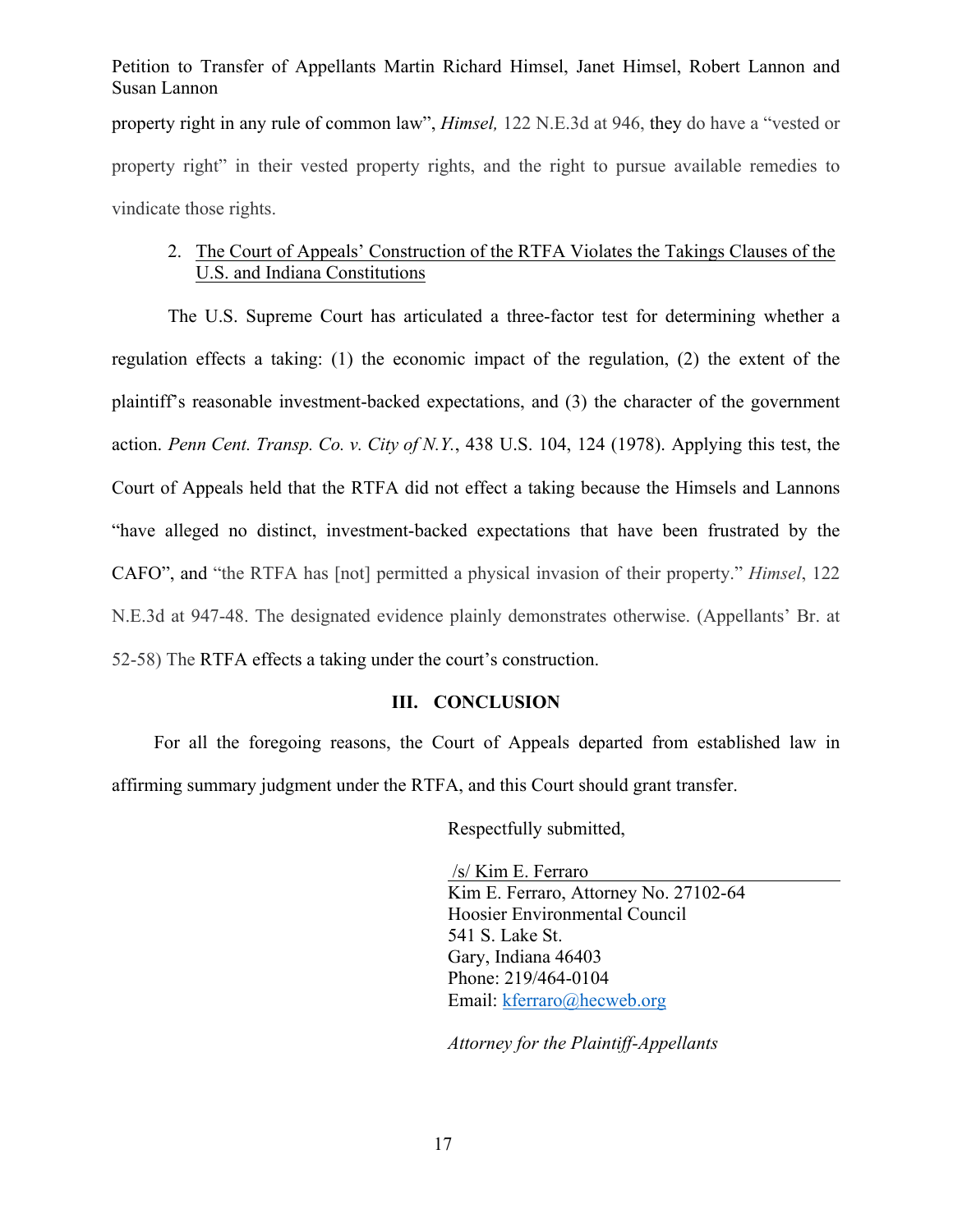#### **WORD COUNT CERTIFICATE**

Pursuant to Appellate Rule 44(F), I verify that this Appellants' Petition for Rehearing contains no more than 4,200 words, excluding items listed in Appellate Rule 44(C).

/s/ Kim E. Ferraro

Kim E. Ferraro

#### **CERTIFICATE OF SERVICE**

I, the undersigned, hereby certify that a true and correct copy of the above and foregoing Petition for Rehearing was delivered this 12th day of August, 2019, to the following persons, via the Court's E-Filing System:

Christopher J. Braun Jonathan P. Emenhiser Justin A. Allen Plews, Shadley, Racher & Braun LLP 1346 North Delaware Street Indianapolis, Indiana 46202

Patricia McMath Office of Indiana Attorney General Indiana Government Center South, 5th Floor 302 West Washington Street Indianapolis, IN 46204-2770

Kyle A. Lansberry Brandon W. Ehrie Lewis Wagner, LLP 501 Indiana Avenue, Suite 200 Indianapolis, IN 46202-6150

Nicholas C. Huang HARRISON & MOBERLY, LLP 10 West Market St., SUITE 700 Indianapolis, IN 46204

Warren Mathies 1044 N. Eskew Road Boonville, Indiana 47601

Martha R. Lehman Smith Amundsen, LLC Capital Center, South Tower 201 North Illinois Street, Suite 1400 Indianapolis, Indiana 46204

Todd J. Janzen Brianna J. Schroeder Janzen Agricultural Law, LLC 8425 Keystone Crossing, Suite 111 Indianapolis, Indiana 46240

Daniel P. McInerny Andrew M. McNeil Bose McKinney & Evans, LLP 111 Monument Circle, Suite 2700 Indianapolis, Indiana 46204

Gregory E. Steuerwald Graham T. Youngs Steuerwald, Hannon & Witham, LLP 106 North Washington Street P.O. Box 503 Danville, Indiana 46122

David Van Gilder Fletcher Van Gilder LLP 436 E. Wayne Street Fort Wayne, Indiana 46802